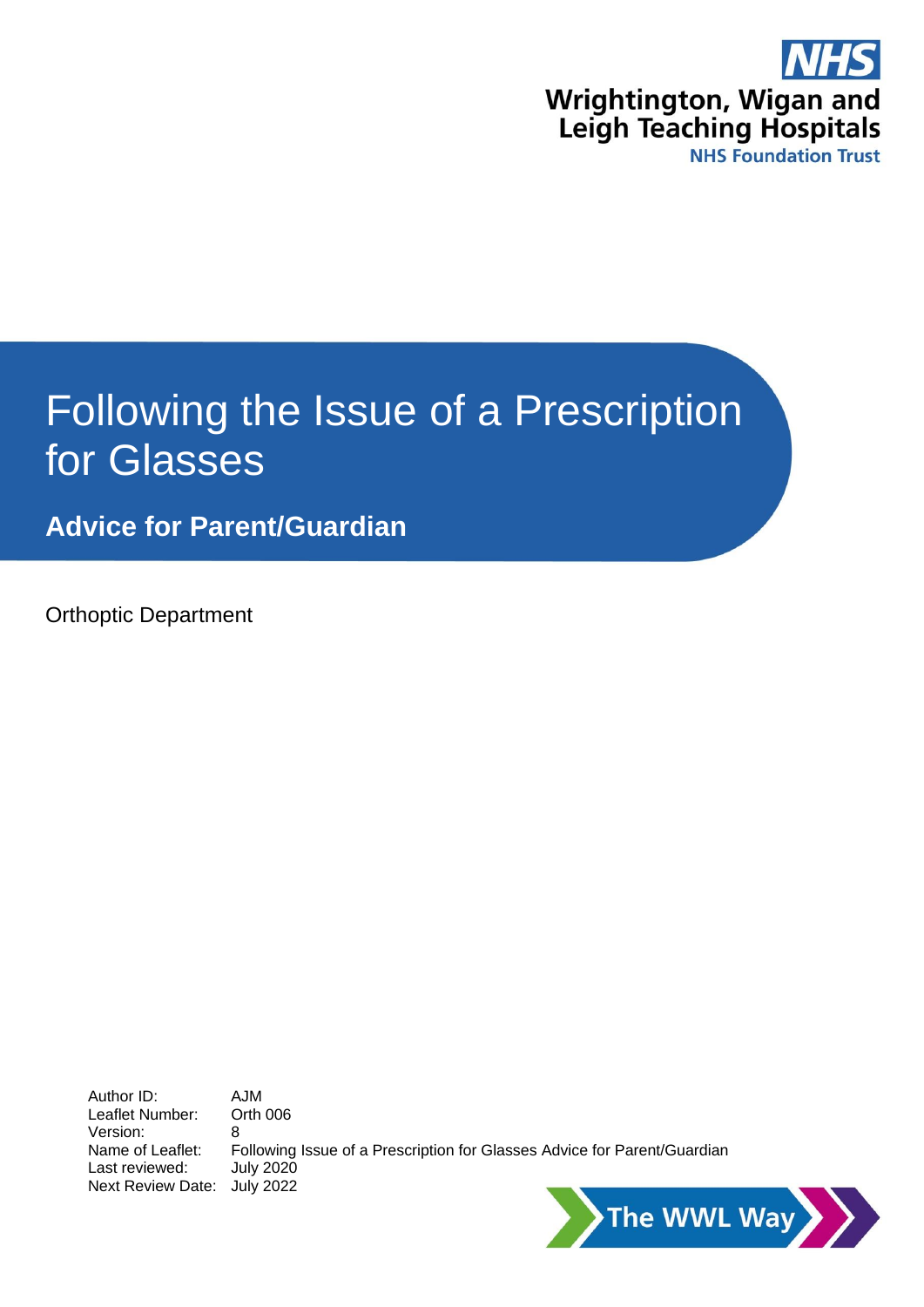#### **Glasses**

Your child has been tested for glasses. In young children, this test is done with drops to control the focusing of the eye, so that an accurate measurement can be obtained. This is called a cycloplegic refraction. The optometrist has found that your child has:

...........................................................................................................................................

There are three types of refractive error:

- Long-sight or hypermetropia
- Short sight or myopia
- Astigmatism.

Long-sighted children, and children with astigmatism, often don't see as well for both close up and distant objects. Short-sighted children do not see distant objects clearly.

Astigmatism means your eye is shaped more like a rugby ball than a football, so light is focused at more than one place in the eye. Astigmatism can be found with either longsightedness or short-sightedness or on its own. Different strengths and shapes of lenses in glasses (or contact lenses when old enough) are used to correct these focussing errors.

Long sighted children need to make extra effort to focus to see in the distance, and even more effort to see clearly for objects close to them. This means that they may tire more quickly doing close work. They may rub their eyes or complain of eye strain or headache.

Sometimes, children who need glasses also have a squint or turn in their eye. Some types of squint can be corrected with glasses. Your eye care professional will advise you if your child has a squint.

It is important that your child's vision is checked regularly to make sure it is developing normally in both eyes. If you cannot attend your follow-up appointment, please contact the Orthoptic Department on: 01942 822310 and we will re-arrange this for you.

For more information on your child's visual development, please see our Visual Development information leaflet, either on request from the Orthoptist or from the Trust website [www.wwl.nhs.uk](http://www.wwl.nhs.uk/)

#### **The Voucher**

The voucher entitles the wearer to a financial contribution towards a pair of glasses. The value of the voucher depends upon the age and size of the child, the strength of the lenses prescribed and certain conditions of the eye. The voucher entitles your child to one pair of glasses.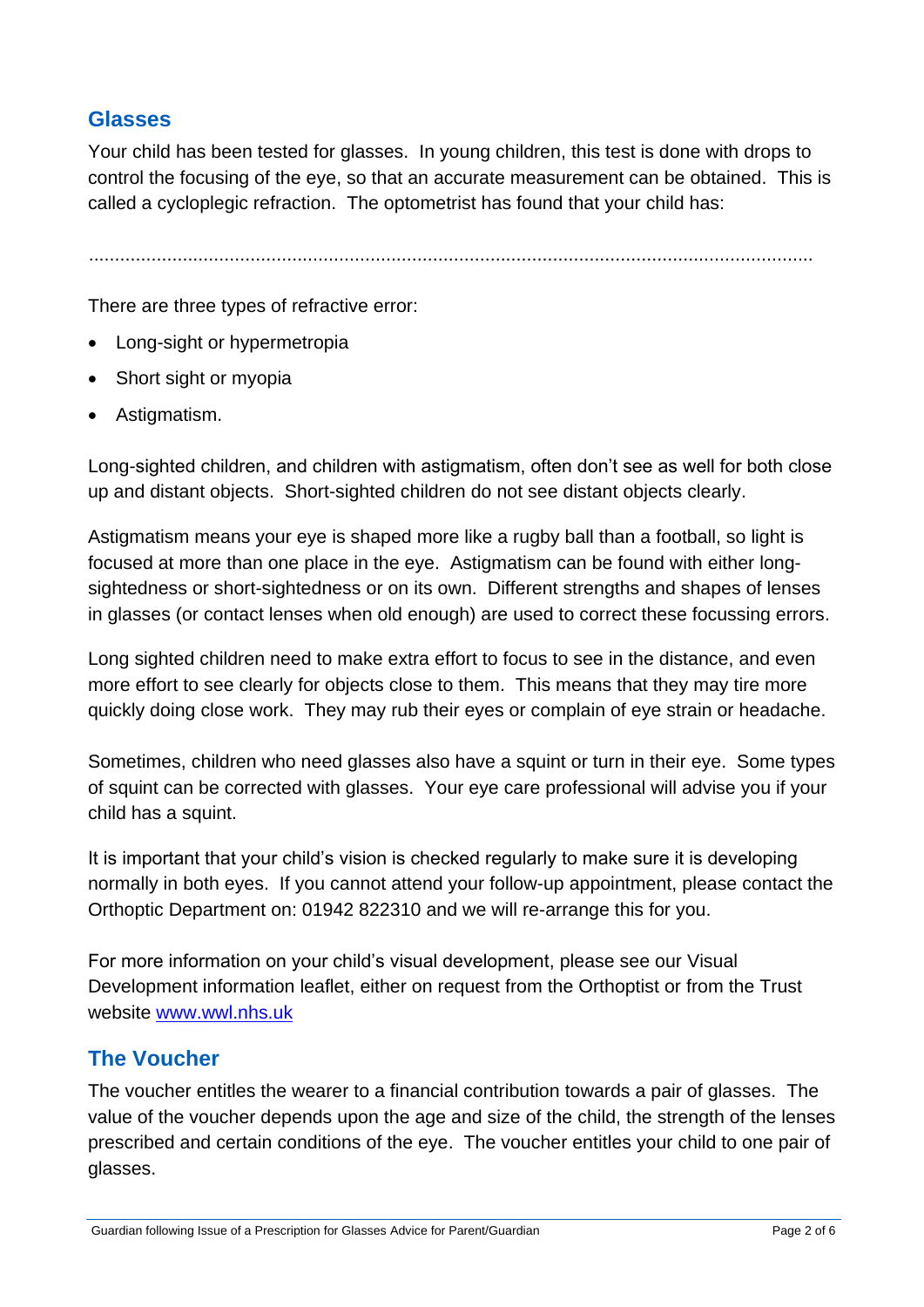# **At the Opticians**

The voucher can be presented to an Optician (Optometrist) of your choice. Certain ranges of frames are fully covered by the voucher and no extra payment is required. However, if you choose a frame outside this range, you will be expected to pay the extra cost. The Optician will inform you how much this will be before you order the glasses.

You may also be liable to pay for any repairs if you choose to pay extra for the glasses; however repairs are free if glasses are chosen within the voucher price.

Once the form has been signed by you and handed to the Optician, you are obliged to take receipt of the glasses from that Optician.

#### **Choice of frame**

When you go to the optician, it is advisable to ask for a dispensing optician's advice before choosing your frame. Not all frames will be suitable for your child. A frame should be chosen on how well they fit rather than the colour or character on the side of the frame.

Children have smaller noses than adults so it can be harder to find a good fit. Ask your registered dispensing optician to show you a selection of frames that will work well for your child. Smaller frames tend to be lighter, and hence less likely to slip.

Each lens has a central point and your child should be looking through the centre of the lenses. If your child's glasses slip, they may experience distorted vision when they look through the top of the lens, or they may look over the glasses and gain no benefit all.

#### **Important tips when choosing your glasses**

- Each pupil should be in the horizontal centre of the lens.
- The frame should be level with their eyes and eyebrows.
- The width of the frame should match the width of their face.
- The side of your glasses should run along the side of their face without cutting in.
- Once they reach the ear the sides should curve downwards. If the sides curve too early, they can push the frame down on their nose. If they are not curved enough they can also slip.
- With a plastic frame, there should be no gap between the bridge of the frame and the bridge of the nose.
- Metal frames generally have nose pads, which will be adjusted so that they sit parallel to the sides of the nose.

Children's faces change shape as they grow. They may pull their glasses off and on, and so you may need to visit the optician regularly for adjustments. With growing children, you may find periods where you need to visit every week to stop the glasses slipping. The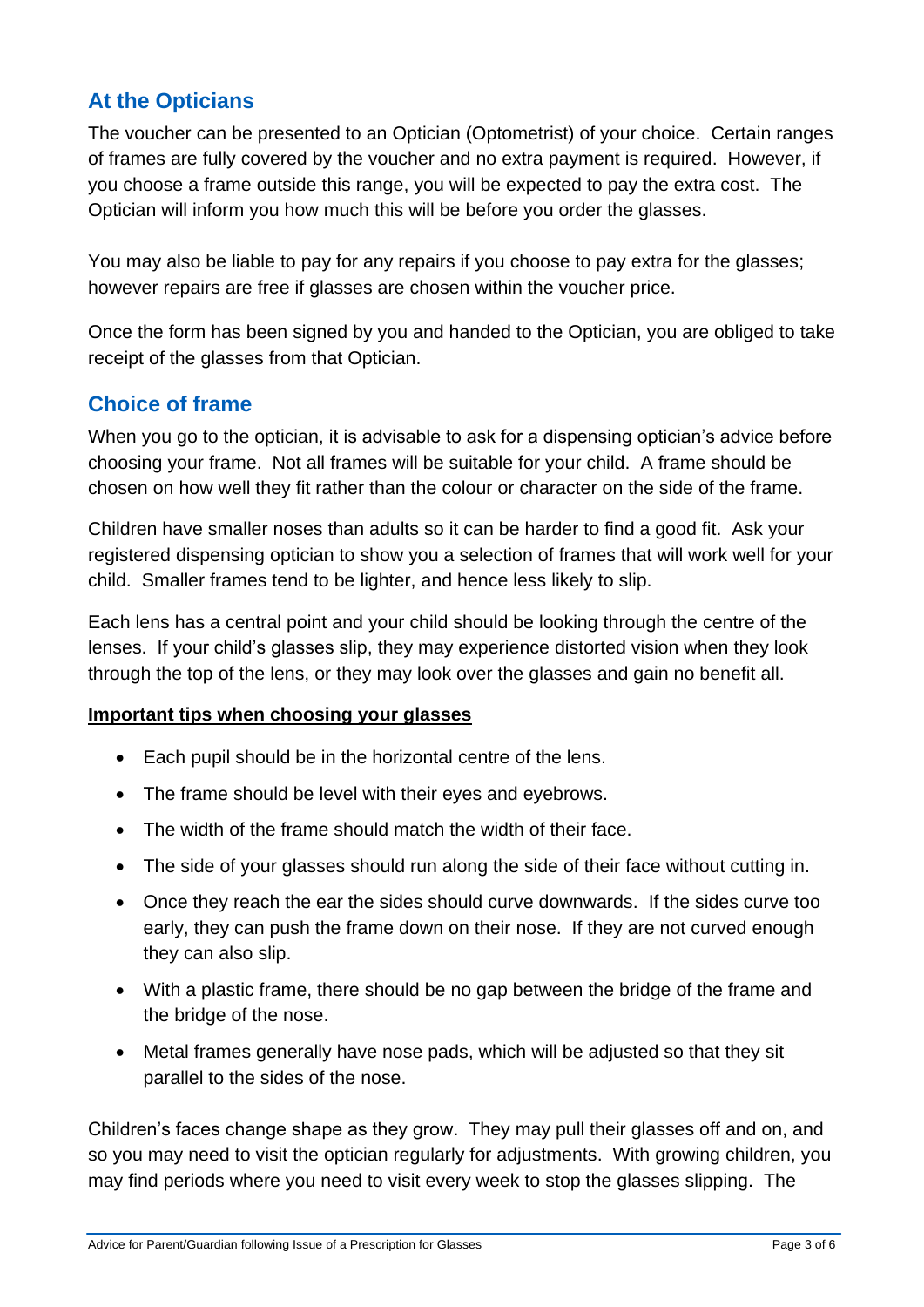dispensing optician is trained to ensure that your child's glasses fit well, and will be happy to help however often you need to return.

Discuss whether plastic or metal frames are the best option for your child. In some cases a headband can help the glasses stay on: some frames come with a headband included.

Giving your child some choice in the style of frame (depending on your child's age), may help with their acceptance of wearing glasses.

When you collect the glasses, the optician will check the fit and adjust where necessary.

## **Should my child wear the glasses all day?**

Ideally, your child should wear the glasses all day to get the maximum benefit from them. Some children find it difficult to adapt to the glasses initially, perhaps due to the strength of the lenses and the feel on their face. If this occurs, gradually build up the time of wear and use lots of encouragement. If after 4 weeks your child is still unwilling to wear the glasses, please contact the Orthoptist for advice.

It may be advisable to remove glasses under certain circumstances e.g. rough play, contact sports and P.E.

## **Repair and replacement of lost glasses**

The voucher is valid for 12 months. If your child loses or breaks the glasses within this time, the Optician who dispensed the glasses will repair or replace them or request another voucher free of charge (if the glasses were within the voucher price.)

You should encourage older children to take good care of their glasses, as they will only be issued with one pair. You may wish to purchase a second pair from your Optician.

#### **Orthoptic follow-up appointment**

An appointment to see the Orthoptist in order to monitor your child's vision with the glasses will be arranged for two to three months' time.

Please bring your child's glasses to every appointment.

#### **Contact information:**

Orthoptic Department, Entrance B, Second Floor, Wigan Health Centre, Frog Lane, Wigan, WN6 7LB Telephone Number: 01942 822310

Outpatient Department, Leigh Infirmary, Telephone Number: 01942 264095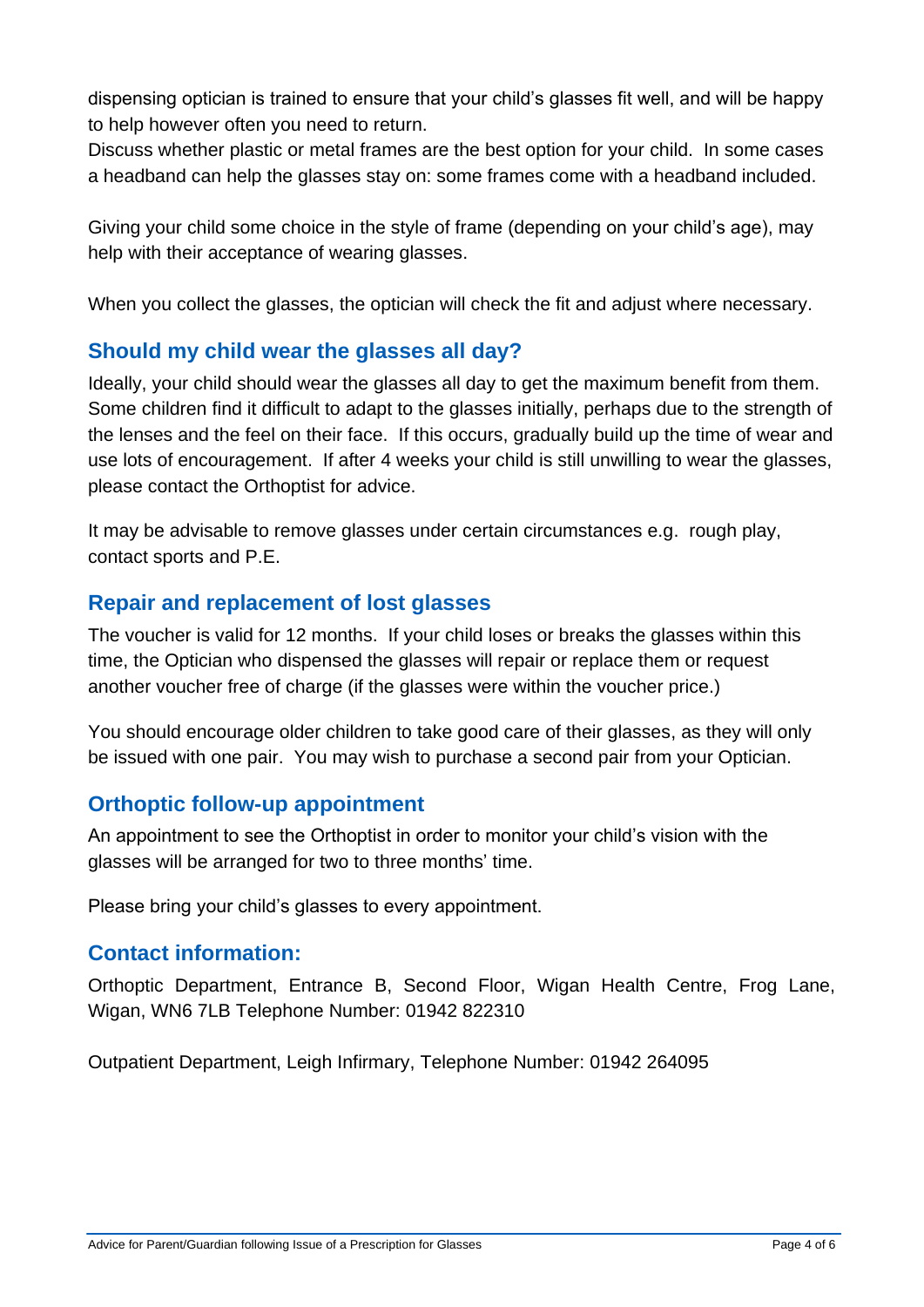Please use this space to write notes / reminders.